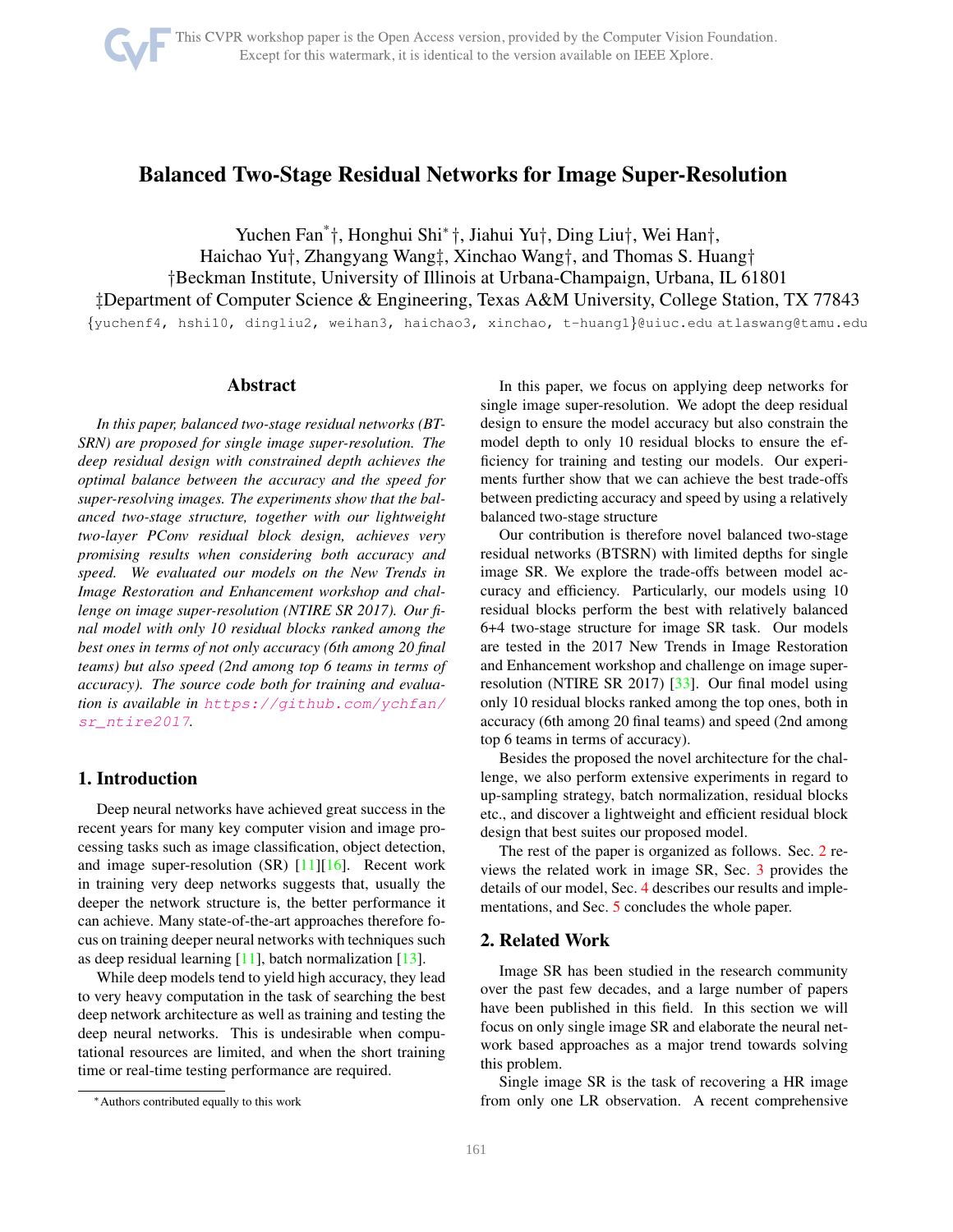<span id="page-1-0"></span>review for this task can be found in the work of Yang et al. [\[40\]](#page-6-1). Existing methods can be broadly classified into three categories: interpolation based [\[5\]](#page-5-4), image statistics based [\[6,](#page-5-5) [32\]](#page-6-2) and example based methods [\[42,](#page-6-3) [34,](#page-6-4) [36\]](#page-6-5).

Interpolation based methods include linear, bicubic and Lanczos filtering [\[5\]](#page-5-4), which usually run very fast due to the low complexity of algorithm. However, the simplicity of these methods leads to the failure of modeling the complex mapping between the LR feature space and the corresponding HR feature space, generating overly-smoothed unsatisfactory regions.

Image statistics based methods utilize the statistical edge information to reconstruct HR images, for example, in  $[6, 32]$  $[6, 32]$ . They rely on the priors of edge statistics in images while facing the shortcoming of losing high-frequency detail information especially in the case of large upscaling factors.

The current most popular and successful approaches are built on example based learning techniques, which aim to learn the correspondence between LR feature space and HR feature space through a large number of representative example pairs. The pioneer work in this area includes [\[8\]](#page-5-6).

Given the origin of example pairs, these methods can be further categorized into three classes: *self-example based* [\[9,](#page-5-7) [7\]](#page-5-8), *external-example based* methods [\[42,](#page-6-3) [34\]](#page-6-4) and the joint of them [\[39\]](#page-6-6). Self-example based methods only exploit the single input LR image as references, and extract example pairs merely from the KR image across different scales to predict the HR image. This type of methods usually works well in the images containing repetitive patterns or textures but lacks the richness of image structures outside the input image and thus fails to generate satisfactory prediction for images of other classes. Huang et al. [\[12\]](#page-5-9) extends the idea of self-example based SR, by building self dictionaries for handling geometric transformations.

External-example based methods first utilize the example pairs extracted from an external dataset, in order to learn the universal image characteristics between LR feature space and HR feature space, and then apply the learned the mapping for SR. Usually, the representative patches from external datasets are compactly embodied by pretrained dictionaries. One representative approach is the sparse coding based method [\[42,](#page-6-3) [41,](#page-6-7) [38\]](#page-6-8). For example, in [\[41\]](#page-6-7) two coupled dictionaries are trained for LR feature space and HR patch feature space, respectively, such that the LR patch over LR dictionary and its corresponding HR patch over HR dictionary share the same sparse representation. Although it is able to capture the universal LR-HR correspondence from external datasets and recover fine details and sharpened edges, it suffers the high computational cost for solving complicated non-linear optimization problems.

Timofte et al. [\[34,](#page-6-4) [35\]](#page-6-9) propose a neighboring embed-

ding approach for SR, and formulate the problem as optimizing a least square with  $l_2$  norm regularization, which drastically reduces the computation complexity compared with [\[42,](#page-6-3) [41\]](#page-6-7). Neighboring embedding approaches approximate HR patches as a weighted average of similar training patches in a low dimensional manifold.

Random forest can be built for SR without dictionary learning in the work of [\[29,](#page-6-10) [28\]](#page-6-11). These methods embrace the fast inference time but usually suffer from the huge model size.

Recently, inspired by the achievement of many computer vision tasks obtained by deep learning, neural networks have been successfully applied for image SR. Dong et al. [\[3\]](#page-5-10) first exploit a three layer convolutional neural network, termed SRCNN, to regress the complex non-linear mapping between the LR image and the HR counterpart. A neural network that encodes the sparse representation prior for image SR is designed by Wang et al. [\[37,](#page-6-12) [20\]](#page-6-13) demonstrating the benefit of domain expertise from sparse coding in the task of image SR. Kim et al. [\[15\]](#page-5-11) propose a very deep CNN with residual architecture to achieve outstanding SR performance, which utilizes broader contextual information with larger model capacity. Another network is designed by Kim et al. [\[16\]](#page-5-1), which has recursive architectures with skip connection for image SR to boost performance while only exploiting a small number of model parameters. Liu et al. [\[19\]](#page-6-14) utilize a mixture of network models to enhance the power of single network model.

Shi et al. [\[30\]](#page-6-15) use a compact network model to conduct convolutions on LR images directly and learn an array of upscaling filters in the last layer, which considerably reduces the computation cost for real-time SR. Similarly, Dong et al. [\[4\]](#page-5-12) adopt deconvolution layers to accelerate SR-CNN in combination with smaller filter sizes and more convolution layers.

More recently, the research of various evaluation metric of SR has drawn increasing attention in the community. Different loss functions for neural networks have been studied. Since the conventional pixel-wise loss such as mean squared error (MSE) tends to find the average of possible HR candidates and leads to overly-smoothed results, Johnson et al. [\[14\]](#page-5-13) propose perceptual loss for large upscaling SR in order to generate realistic details in HR prediction. In the works of  $[18, 25]$  $[18, 25]$ , this idea is combined with generative adversarial network (GAN)  $[10]$  to further enhance the details of HR prediction.

Among the aforementioned methods, the very deep residual networks proposed by Kim et al. [\[15\]](#page-5-11) is the current state-of-the-art in terms of accuracy for image SR tasks. However, the expensive computational load for training and testing of such models encourages us to find more efficient yet accurate models towards real-time applications. Our proposed method is trying to find a better balanced solu-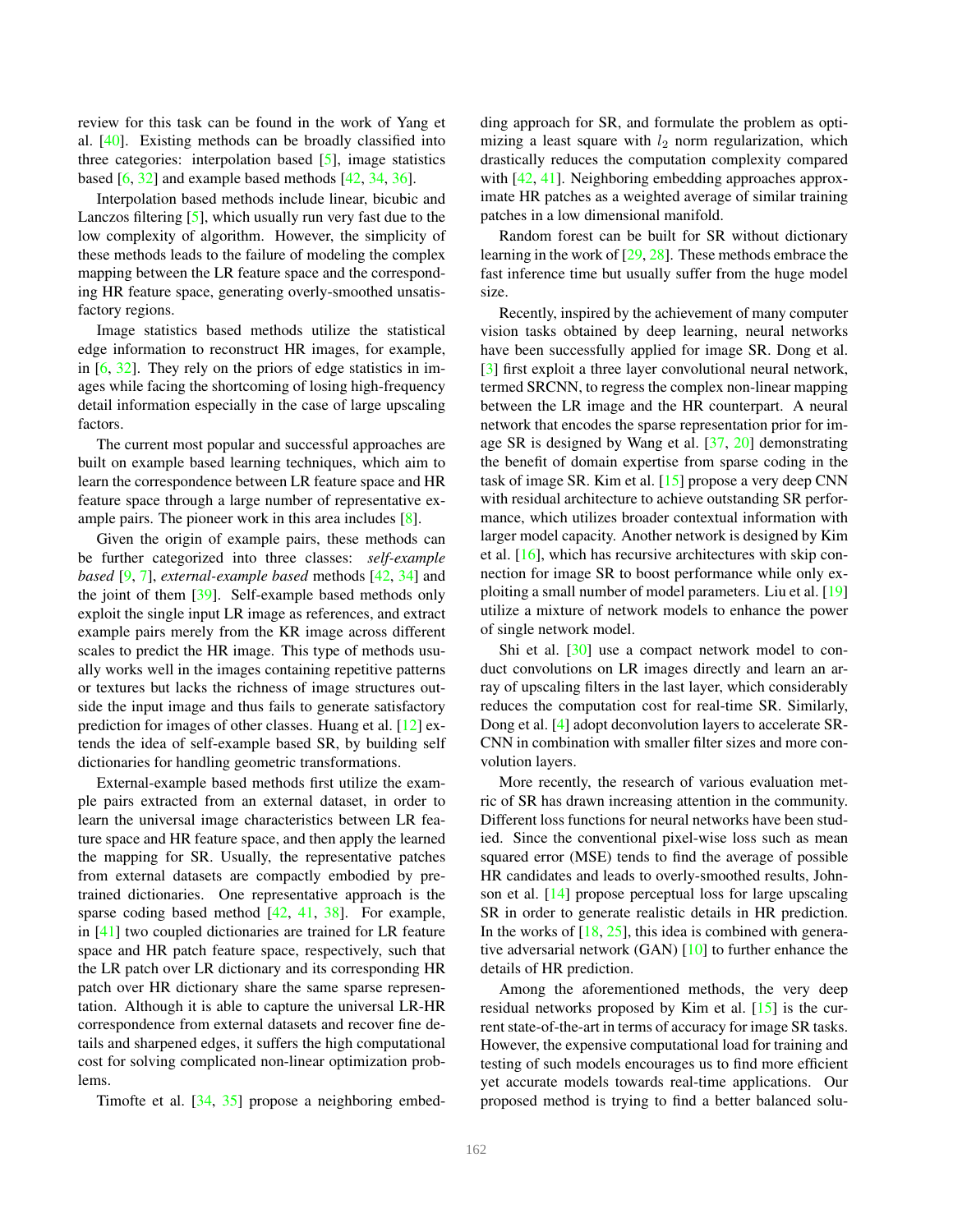<span id="page-2-1"></span>tion between the trade-offs of accuracy and speed and will be introduced in the following sections.

# <span id="page-2-0"></span>3. Method

We propose balanced two-stage residual networks (BT-SRN) for image super-resolution. The proposed model, as shown in Figure [1,](#page-3-1) mainly contains two stages: low resolution (LR) stage and high resolution (HR) stage. In the low and high resolution stages, the residual networks [\[11\]](#page-5-0) are deployed with 6 and 4 residual blocks respectively. The two stages are connected with up-sampling layers.

#### 3.1. Balanced Two Stages

Deep residual structures are necessary in both the low and high resolution stages. In the low resolution stages, the feature maps have relatively small size. Receptive fields are extended effectively to capture enough spatial context and high level information with stacked convolution layers. In the high resolution stages, the bigger feature maps contain more information and are more correlated to output images. Multiple residual blocks refine interaction between neighbor pixels and reduce checkerboard artifacts [\[22\]](#page-6-18) by up-sampling. However, the feature maps need  $s^2$  times processing time and memory space in each layer for superresolution with magnification factor s. The balance of residual block numbers between low and high resolution stages is expected to achieve a good trade-off between accuracy and speed. Compared with VDSR [\[15\]](#page-5-11), the proposed approach takes low resolution image as input and reduces the computational redundancy; compared with ESPCN [\[30\]](#page-6-15), SRGAN [\[18\]](#page-6-16) and EnhanceNet [\[25\]](#page-6-17), the proposed networks perform better refinement in the high resolution space and yield fewer artifacts.

# 3.2. Up-sampling

For the up-sampling layers, the element sum of nearest neighbor up-sampling and deconvolution is employed. Deconvolution can up-sample feature maps with linear kernels. The kernels may overlap for up-sampled feature maps. The overlap may be uneven with unpaired stride and size of kernels. The uneven overlap will cause checkerboard artifacts [\[22\]](#page-6-18) in both output and gradient. To reduce the artifacts, the stride and size of kernels are equal to scaling factor for x2 and x3, and two x2 up-sampling are applied for x4 scaling. The skip connections in up-sampling layers are achieved by nearest neighbor up-sampled feature maps. The gradient can bypass deconvolution and be directly feedbacked to low resolution stage.

#### 3.3. Residual Blocks

Residual networks are stacked by residual blocks with skip connections. The design of residual blocks decides

the performance of the networks. Multiple settings of the residual blocks were investigated in Figure [1,](#page-3-1) including residual blocks in PixelCNN [\[24\]](#page-6-19), gated convolution blocks in advanced PixelCNN [\[23\]](#page-6-20), gated convolution blocks in PixelCNN++ [\[26\]](#page-6-21), and the proposed projected convolution (PConv) structure.

In PixelCNN, the original proposed structure consists of stacked convolutional layers with ReLU as non-linear activation. The three layers are 1x1, 3x3, and 1x1 convolutions respectively. Later the gated convolotional structure is proposed in PixelCNN for better performance. After the first 3x3 convolutional layer, channels are divided into two branches. Hyperbolic tangent and sigmoid operations are applied to the feature map respectively and appended with element-wise multiplication. One difference in PixelCNN++ is that the hyperbolic tangent branch is replaced by identity mapping. All of these structures are designed for specific tasks and the details can be find in Figure [1.](#page-3-1) We proposed a simple and efficient residual block structure called projected convolution (PConv) that has 1x1 convolution as feature map projection to reduce input size of 3x3 convolution. The proposed model achieves good trade-off between the accuracy and the speed.

### 3.4. Batch Normalization

Batch normalization [\[13\]](#page-5-2) technique is not adopted in our proposed model architecture. Batch normalization is first introduced in [\[13\]](#page-5-2) and designed to reduce internal covariate shift. It turns out that batch normalization can reduce the gradient vanishing problems thus makes training much faster. And its widely used in previous super-resolution models [\[18\]](#page-6-16) [\[31\]](#page-6-22). However, we found batch normalization is not suitable for super-resolution task. As shown in [\[1\]](#page-5-15), batch normalization makes the networks invariant to data re-centering and re-scaling. Because super-resolution is a regressing task, the target outputs are highly correlated to inputs first order statistics. Actually, weight normalization networks are still sensitive to input mean and variance. But our experiments showed that there are no noticeable differences in performance between models with and without weight normalization [\[27\]](#page-6-23).

#### 3.5. Training

The deep networks predict the residual images between the ground truth (high-resolution images) and the bicubicupscaled images, as shown in Figure [1.](#page-3-1) Patches from training image pairs are batched and fed into the neural networks. The loss function is defined as the mean square error on RGB channels between the neural network outputs  $F(X^{LR}; \Theta)$  and corresponding residual images  $(X^{HR} -$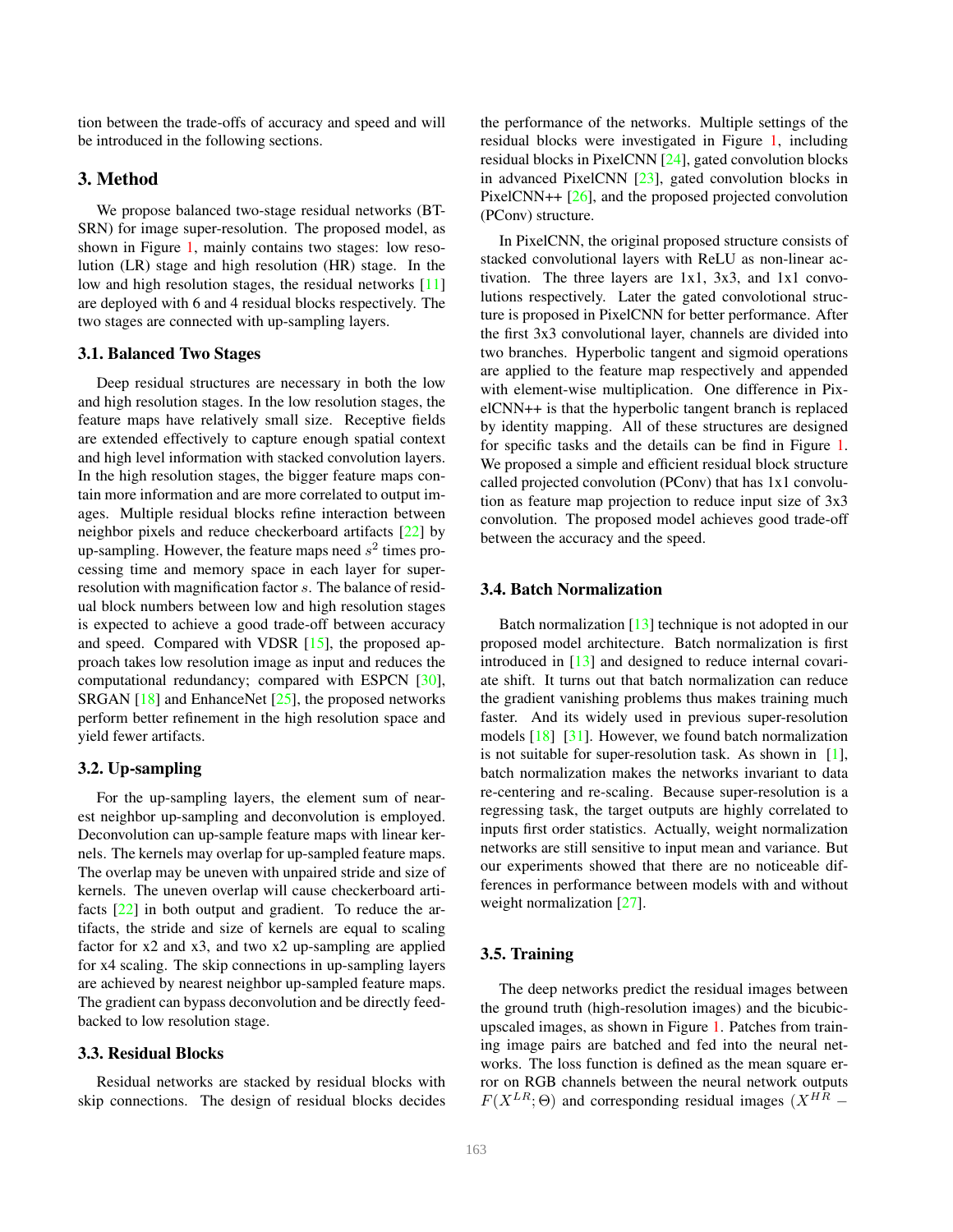<span id="page-3-3"></span><span id="page-3-1"></span>

Figure 1: Architecture of the proposed network

<span id="page-3-2"></span>



(a) Residual block in Pixel-CNN





(c) Gated conv in Pixel-CNN++

 $RELU - 3 \times 3 Conv$  $ReLU - 1 \times 1 Conv$ 

(d) PConv block in proposed BTSRN model

# Figure 2: Comparison of different residual block designs

$$
L(\Theta) = \frac{1}{mn} \sum_{i=1}^{n} \sum_{j=1}^{m} ||F(X_{ij}^{LR}; \Theta) - (X_{ij}^{HR} - B(X_{ij}^{LR}))||^{2}
$$
\n(1)

where *B* represents bicubic operation over low resolution image patches,  $n$  is the number of training samples and  $m$ is the number of patches of one training sample.

# <span id="page-3-0"></span>4. Experiments

 $\mathbf{p}(\mathbf{V}LR)$ ).

# 4.1. Implementation

The proposed method is evaluated in the super-resolution challenge of NTIRE 2017 [\[33\]](#page-6-0). The challenge takes DIV2K dataset as benchmark, which includes 1000 DIVerse 2K resolution RGB images. 800 images are for training, 100 are for validation and 100 are for testing. The challenge contains two tracks with different down-sampling method (i.e. bicubic and unknown). For each track, there are three competitions with different down-sampling scale (i.e. x2, x3, x4). The models are evaluated in term of Peak Signal-to-Noise Ratio (PSNR) on RGB channels.  $6 + s$  boundary pixels are ignored in the evaluation, where  $s$  is the magnification factor,

During training, all the images are cropped into 108x108-pixel patches with random flipping and rotation for augmentation. Each step takes 32 image patches as a batch. Adam optimizer [\[17\]](#page-5-16) is used with the initial learning rate of 0.001. The learning rate is exponentially decreased by a fixed factor 0.6 after each iteration for faster convergence. For each track, we train separate models for each scale (i.e. x2, x3, x4) on pairs of high-resolution and downscaled low-resolution images.

During testing, data augmentations of flipping and rotation are used and averaged on the float data type. The float images are then rounded to uint8 data type and saved. For single image and its augmented images, the testing is performed on 8 GPUs synchronously, which are fully paralleled and achieve nearly 8x speed up.

The system is implemented in Python with Tensorflow, and runs on modern GPUs. Because the networks are trained with small patches, they can be fitted into regular GPUs with 8GBs memory. Our training is performed on single GPU, enabling us to have better utilization of GPUs and compare different network topologies and hyperparameters.

#### 4.2. Results

To find the optimal model structure, we trained models on DIV2K 800-image training set and evaluated them on 100-image validation set.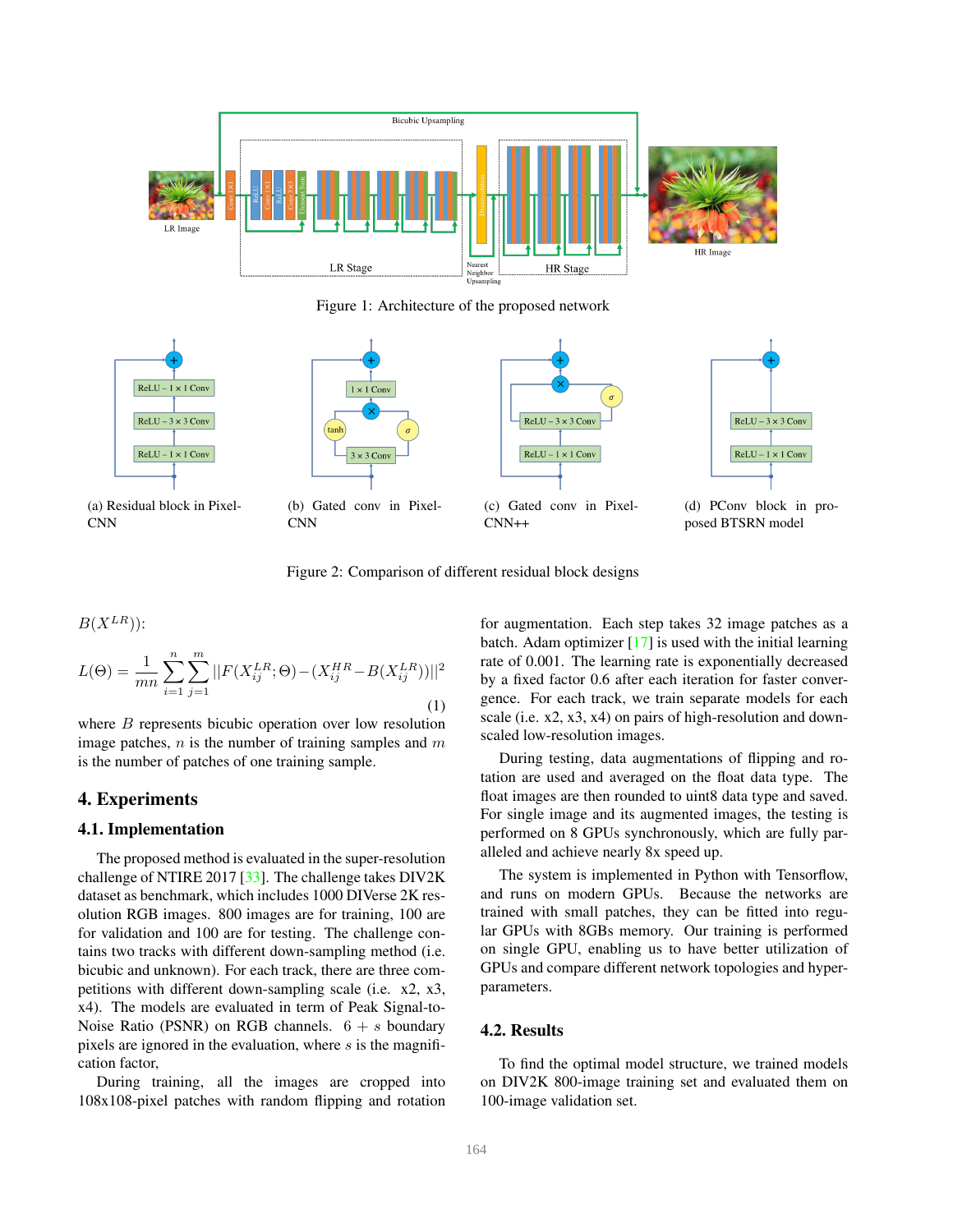<span id="page-4-0"></span>

| <b>High Stage</b> | $PSNR$ (dB) |
|-------------------|-------------|
|                   | 34.14024    |
|                   | 34.16181    |
|                   | 34.12123    |

<span id="page-4-1"></span>Table 1: Comparison of blocks in high resolution stage given low stage with 6 blocks

| Low Stage | $PSNR$ (dB) |
|-----------|-------------|
| 5         | 34.15799    |
| 6         | 34.16181    |
|           | 34.15126    |
| 8         | 34.16568    |
| Q         | 34.18892    |

Table 2: Comparison of blocks in low resolution stage given high stage with 4 blocks

#### 4.2.1 Balanced Two Stages

Different combinations of number of blocks in low and high resolution stages are tried to verify the advances of balanced structure.

First, by fixing the low resolution stages to 6 blocks, performance of different number of high resolution stage is shown in Table [1.](#page-4-0) The results show that 4 blocks in high resolution stage is adequate for image refinement, additional blocks will cause the models slow to converge.

Then, by fixing the high resolution stages to 4 blocks, performance of different number of high resolution stage is shown in Table [2.](#page-4-1) The results show that the more blocks (less than 10) in low resolution, the better the performance is. And networks with 6 low resolution blocks are good compromise between accuracy and speed.

In addition, by fixing the total number of blocks in low and high resolution stages to 10, which equals to fix the number of model parameters, performance is shown in Figure [3.](#page-4-2) The results show that networks, with 7 and 3 layers for low and high resolution stages respectively, achieve the best performance.

By quantitatively comparing results between different architectures, we can draw the conclusion that the proposed balanced two-stage residual networks (BTSRN) yield best trade-off between accuracy and speed.

#### 4.2.2 Residual Blocks

To compare different design of residual blocks, including residual block in PixelCNN [2a,](#page-3-2) gated convolution in Pixel- $CNN++2c$  $CNN++2c$  and proposed PConv blocks [2d,](#page-3-2) we fix the input of residual blocks to 128 nodes and input 1x1 convolution

<span id="page-4-2"></span>

Figure 3: Comparison of low and high stages residual blocks combination (low+high)

<span id="page-4-3"></span>

Figure 4: Comparison of residual blocks design

to 32 nodes, and results are shown in Figure [4.](#page-4-3) Compared to residual block in PixelCNN, the proposed PConv blocks achieve better performance, need the same time and less memory for training. Although gated convolution in PixelCNN++ has better performance, it needs nearly double time and memory for training compared to proposed residual blocks. So the proposed PConv blocks make good tradeoff between accuracy and efficiency.

#### 4.3. NTIRE 2017 Challenge

The submitted models for NTIRE 2017 super-resolution challenge are based on the proposed balanced two stage residual networks (BTSRN) with 6 and 4 residual blocks in low and high resolution stage respectively. The proposed PConv blocks are employed with 128 nodes as input and 64 nodes after 1x1 convolution layer. The networks are trained with training and validation dataset, totally 900 images, and evaluated on the 100-image testing set. The results are shown in Table [3.](#page-5-17)

Qualitative comparison results can be found in Figure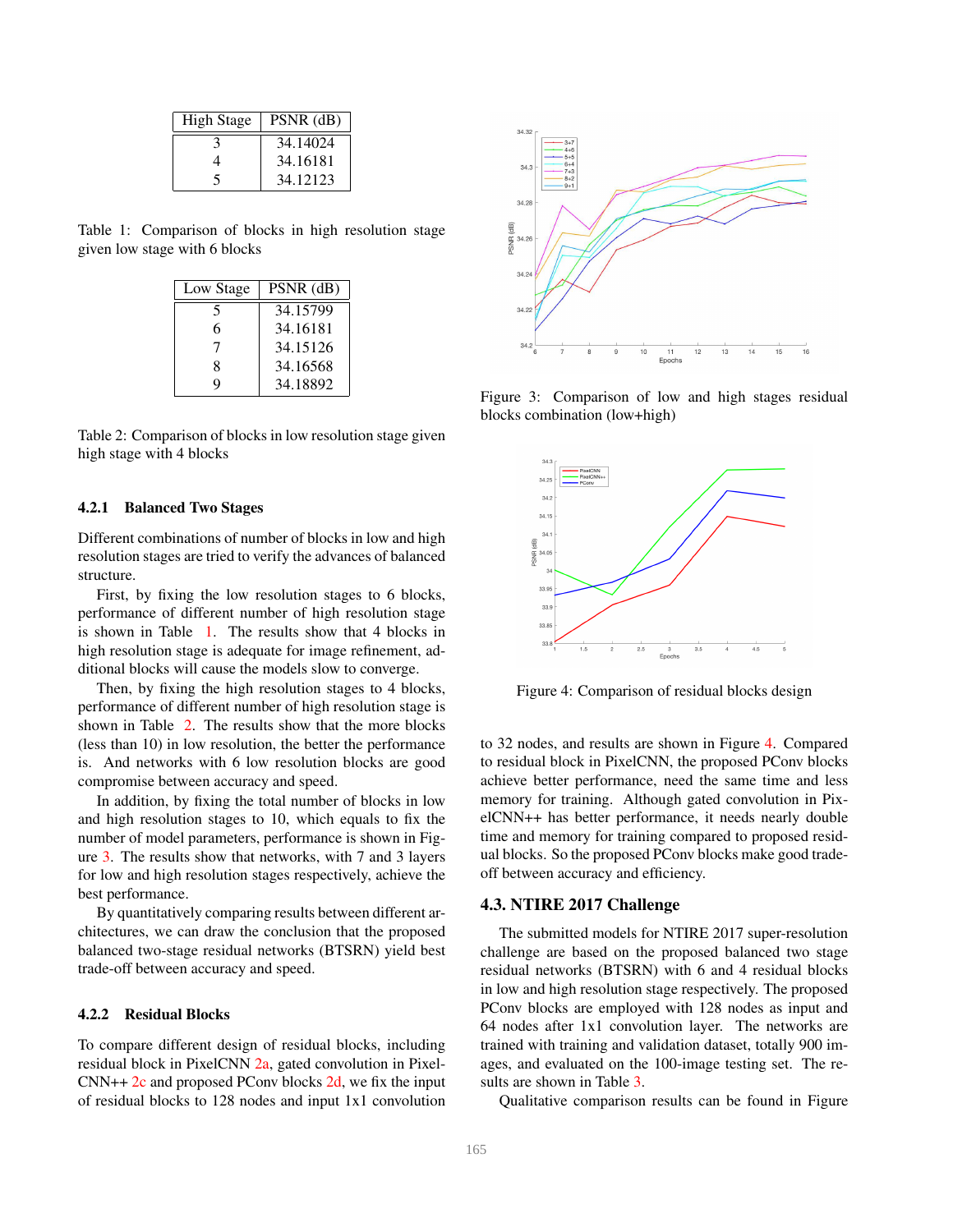<span id="page-5-20"></span><span id="page-5-17"></span>

| Scale          | <b>BTSRN</b> | <b>Bicubic</b> |
|----------------|--------------|----------------|
| x2             | 34.19        | 31.01          |
| x <sub>3</sub> | 30.44        | 28.22          |
| x4             | 28.49        | 26.65          |

Table 3: Final results in NTIRE 2017 super-resolution challenge

<span id="page-5-19"></span>

| Dataset           | Scale          | <b>BTSRN</b> | <b>VDSR</b> | <b>Bicubic</b> |
|-------------------|----------------|--------------|-------------|----------------|
| Set <sub>5</sub>  | $x^2$          | 37.75        | 37.53       | 33.64          |
|                   | x <sub>3</sub> | 34.03        | 33.66       | 30.38          |
|                   | x4             | 31.85        | 31.35       | 28.42          |
| Set <sub>14</sub> | x2             | 33.20        | 33.03       | 30.22          |
|                   | x3             | 29.90        | 29.77       | 27.51          |
|                   | x4             | 28.20        | 28.01       | 25.95          |
|                   | $x^2$          | 32.05        | 31.90       | 29.55          |
| <b>B100</b>       | x3             | 28.97        | 28.82       | 27.20          |
|                   | x4             | 27.47        | 27.29       | 25.97          |
| Urban $100$       | x2             | 31.63        | 30.76       | 26.87          |
|                   | x <sub>3</sub> | 27.75        | 27.14       | 24.46          |
|                   | x4             | 25.74        | 25.18       | 23.14          |

Table 4: Benchmark results in PSNR

[5](#page-7-0) and the results clearly demonstrate our method achieves much sharper super-resolved images in general and significant smoother results in edges compared with bicubic interpolation method.

#### 4.4. Benchmarks

The proposed balanced two stage residual networks (BTSRN) are further evaluated on benchmarks including Set5 [\[2\]](#page-5-18), Set14 [\[43\]](#page-6-24), B100 [\[21,](#page-6-25) [35\]](#page-6-9) and Urban100 [\[12\]](#page-5-9). To make the results comparable with state-of-the-art methods, we follow the same evaluation procedure by calculating PSNR on luminance channel and ignoring two boundary pixels. The results are shown in Table [4.](#page-5-19) Compared with state-of-the-art VDSR [\[15\]](#page-5-11) approach, our proposed BTSRN achieves significant improvements in PSNR on all the benchmarks.

# <span id="page-5-3"></span>5. Conclusion

In this work, we proposed novel balanced two-stage residual networks (BTSRN) with lightweight yet efficient two-layer PConv residual blocks. The experiments show that our proposed model achieves well-balanced results in terms of both model accuracy and efficiency. For future work, we will further explore the proposed model structure in two directions: speed-up without losing accuracy and deeper models with better performance.

# References

- <span id="page-5-15"></span>[1] J. L. Ba, J. R. Kiros, and G. E. Hinton. Layer normalization. *arXiv preprint arXiv:1607.06450*, 2016. [3](#page-2-1)
- <span id="page-5-18"></span>[2] M. Bevilacqua, A. Roumy, C. Guillemot, and M. L. Alberi-Morel. Low-complexity single-image super-resolution based on nonnegative neighbor embedding. 2012. [6](#page-5-20)
- <span id="page-5-10"></span>[3] C. Dong, C. C. Loy, K. He, and X. Tang. Learning a deep convolutional network for image super-resolution. In *European Conference on Computer Vision*, pages 184–199. Springer, 2014. [2](#page-1-0)
- <span id="page-5-12"></span>[4] C. Dong, C. C. Loy, and X. Tang. Accelerating the superresolution convolutional neural network. In *European Conference on Computer Vision*, pages 391–407. Springer, 2016. [2](#page-1-0)
- <span id="page-5-4"></span>[5] C. E. Duchon. Lanczos filtering in one and two dimensions. *Journal of Applied Meteorology*, 18(8):1016–1022, 1979. [2](#page-1-0)
- <span id="page-5-5"></span>[6] R. Fattal. Image upsampling via imposed edge statistics. In *ACM Transactions on Graphics (TOG)*, volume 26, page 95. ACM, 2007. [2](#page-1-0)
- <span id="page-5-8"></span>[7] G. Freedman and R. Fattal. Image and video upscaling from local self-examples. *ACM Transactions on Graphics (TOG)*, 30(2):12, 2011. [2](#page-1-0)
- <span id="page-5-6"></span>[8] W. T. Freeman, T. R. Jones, and E. C. Pasztor. Examplebased super-resolution. *IEEE Computer graphics and Applications*, 22(2):56–65, 2002. [2](#page-1-0)
- <span id="page-5-7"></span>[9] D. Glasner, S. Bagon, and M. Irani. Super-resolution from a single image. In *Computer Vision, 2009 IEEE 12th International Conference on*, pages 349–356. IEEE, 2009. [2](#page-1-0)
- <span id="page-5-14"></span>[10] I. Goodfellow, J. Pouget-Abadie, M. Mirza, B. Xu, D. Warde-Farley, S. Ozair, A. Courville, and Y. Bengio. Generative adversarial nets. In *Advances in neural information processing systems*, pages 2672–2680, 2014. [2](#page-1-0)
- <span id="page-5-0"></span>[11] K. He, X. Zhang, S. Ren, and J. Sun. Deep residual learning for image recognition. In *Proceedings of the IEEE Conference on Computer Vision and Pattern Recognition*, pages 770–778, 2016. [1,](#page-0-1) [3](#page-2-1)
- <span id="page-5-9"></span>[12] J.-B. Huang, A. Singh, and N. Ahuja. Single image superresolution from transformed self-exemplars. In *Proceedings of the IEEE Conference on Computer Vision and Pattern Recognition*, pages 5197–5206, 2015. [2,](#page-1-0) [6](#page-5-20)
- <span id="page-5-2"></span>[13] S. Ioffe and C. Szegedy. Batch normalization: Accelerating deep network training by reducing internal covariate shift. *arXiv preprint arXiv:1502.03167*, 2015. [1,](#page-0-1) [3](#page-2-1)
- <span id="page-5-13"></span>[14] J. Johnson, A. Alahi, and L. Fei-Fei. Perceptual losses for real-time style transfer and super-resolution. In *European Conference on Computer Vision*, pages 694–711. Springer, 2016. [2](#page-1-0)
- <span id="page-5-11"></span>[15] J. Kim, J. Kwon Lee, and K. Mu Lee. Accurate image superresolution using very deep convolutional networks. In *Proceedings of the IEEE Conference on Computer Vision and Pattern Recognition*, pages 1646–1654, 2016. [2,](#page-1-0) [3,](#page-2-1) [6](#page-5-20)
- <span id="page-5-1"></span>[16] J. Kim, J. Kwon Lee, and K. Mu Lee. Deeply-recursive convolutional network for image super-resolution. In *Proceedings of the IEEE Conference on Computer Vision and Pattern Recognition*, pages 1637–1645, 2016. [1,](#page-0-1) [2](#page-1-0)
- <span id="page-5-16"></span>[17] D. P. Kingma and J. Ba. Adam: A method for stochastic optimization. *CoRR*, abs/1412.6980, 2014. [4](#page-3-3)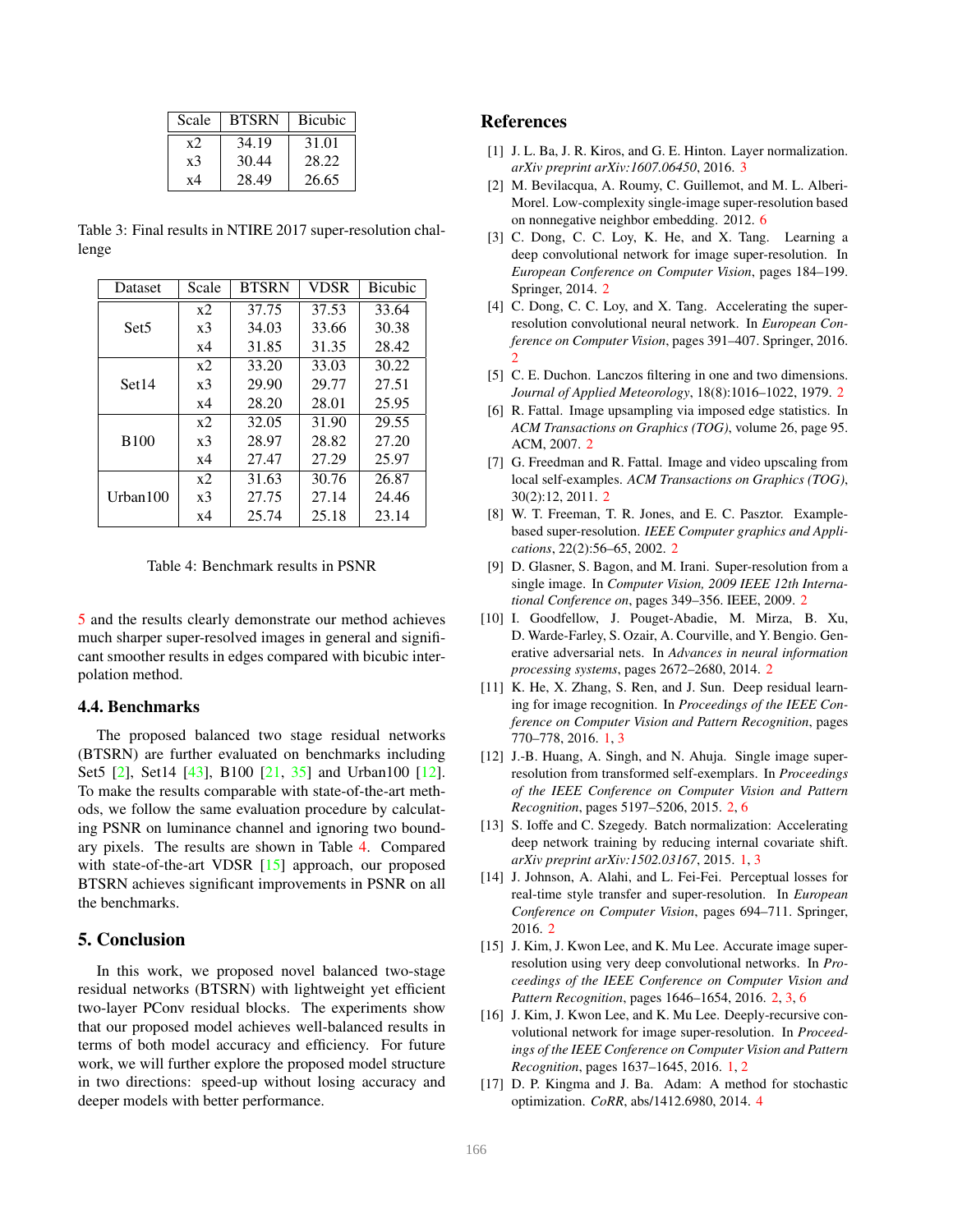- <span id="page-6-16"></span>[18] C. Ledig, L. Theis, F. Huszár, J. Caballero, A. Cunningham, A. Acosta, A. Aitken, A. Tejani, J. Totz, Z. Wang, et al. Photo-realistic single image super-resolution using a generative adversarial network. *arXiv preprint arXiv:1609.04802*, 2016. [2,](#page-1-0) [3](#page-2-1)
- <span id="page-6-14"></span>[19] D. Liu, Z. Wang, N. Nasrabadi, and T. S. Huang. Learning a mixture of deep networks for single image super-resolution. In *ACCV*, pages 145–156, 2016. [2](#page-1-0)
- <span id="page-6-13"></span>[20] D. Liu, Z. Wang, B. Wen, J. Yang, W. Han, and T. S. Huang. Robust single image super-resolution via deep networks with sparse prior. *IEEE Transactions on Image Processing*, 25(7):3194–3207, 2016. [2](#page-1-0)
- <span id="page-6-25"></span>[21] D. Martin, C. Fowlkes, D. Tal, and J. Malik. A database of human segmented natural images and its application to evaluating segmentation algorithms and measuring ecological statistics. In *Proc. 8th Int'l Conf. Computer Vision*, volume 2, pages 416–423, July 2001. [6](#page-5-20)
- <span id="page-6-18"></span>[22] A. Odena, V. Dumoulin, and C. Olah. Deconvolution and checkerboard artifacts. *Distill*, 2016. [3](#page-2-1)
- <span id="page-6-20"></span>[23] A. v. d. Oord, N. Kalchbrenner, L. Espeholt, O. Vinyals, A. Graves, et al. Conditional image generation with pixelcnn decoders. In *Advances in Neural Information Processing Systems*, pages 4790–4798, 2016. [3](#page-2-1)
- <span id="page-6-19"></span>[24] A. v. d. Oord, N. Kalchbrenner, and K. Kavukcuoglu. Pixel recurrent neural networks. *arXiv preprint arXiv:1601.06759*, 2016. [3](#page-2-1)
- <span id="page-6-17"></span>[25] M. S. M. Sajjadi, B. Schölkopf, and M. Hirsch. Enhancenet: Single image super-resolution through automated texture synthesis. *CoRR*, abs/1612.07919, 2016. [2,](#page-1-0) [3](#page-2-1)
- <span id="page-6-21"></span>[26] T. Salimans, A. Karpathy, X. Chen, and D. P. Kingma. Pixelcnn++: Improving the pixelcnn with discretized logistic mixture likelihood and other modifications. *arXiv preprint arXiv:1701.05517*, 2017. [3](#page-2-1)
- <span id="page-6-23"></span>[27] T. Salimans and D. P. Kingma. Weight normalization: A simple reparameterization to accelerate training of deep neural networks. In *Advances in Neural Information Processing Systems*, pages 901–901, 2016. [3](#page-2-1)
- <span id="page-6-11"></span>[28] J. Salvador and E. Pérez-Pellitero. Naive bayes superresolution forest. In *Proceedings of the IEEE International Conference on Computer Vision*, pages 325–333, 2015. [2](#page-1-0)
- <span id="page-6-10"></span>[29] S. Schulter, C. Leistner, and H. Bischof. Fast and accurate image upscaling with super-resolution forests. In *Proceedings of the IEEE Conference on Computer Vision and Pattern Recognition*, pages 3791–3799, 2015. [2](#page-1-0)
- <span id="page-6-15"></span>[30] W. Shi, J. Caballero, F. Huszár, J. Totz, A. P. Aitken, R. Bishop, D. Rueckert, and Z. Wang. Real-time single image and video super-resolution using an efficient sub-pixel convolutional neural network. In *Proceedings of the IEEE Conference on Computer Vision and Pattern Recognition*, pages 1874–1883, 2016. [2,](#page-1-0) [3](#page-2-1)
- <span id="page-6-22"></span>[31] C. K. Sønderby, J. Caballero, L. Theis, W. Shi, and F. Huszár. Amortised map inference for image super-resolution. *arXiv preprint arXiv:1610.04490*, 2016. [3](#page-2-1)
- <span id="page-6-2"></span>[32] J. Sun, Z. Xu, and H.-Y. Shum. Gradient profile prior and its applications in image super-resolution and enhancement. *IEEE Transactions on Image Processing*, 20(6):1529–1542, 2011. [2](#page-1-0)
- <span id="page-6-0"></span>[33] R. Timofte, E. Agustsson, L. Van Gool, M.-H. Yang, L. Zhang, et al. Ntire 2017 challenge on single image superresolution: Methods and results. In *The IEEE Conference on Computer Vision and Pattern Recognition (CVPR) Workshops*, July 2017. [1,](#page-0-1) [4](#page-3-3)
- <span id="page-6-4"></span>[34] R. Timofte, V. De Smet, and L. Van Gool. Anchored neighborhood regression for fast example-based super-resolution. In *Proceedings of the IEEE International Conference on Computer Vision*, pages 1920–1927, 2013. [2](#page-1-0)
- <span id="page-6-9"></span>[35] R. Timofte, V. De Smet, and L. Van Gool. A+: Adjusted anchored neighborhood regression for fast super-resolution. In *Asian Conference on Computer Vision*, pages 111–126. Springer, 2014. [2,](#page-1-0) [6](#page-5-20)
- <span id="page-6-5"></span>[36] R. Timofte, R. Rothe, and L. Van Gool. Seven ways to improve example-based single image super resolution. In *Proceedings of the IEEE Conference on Computer Vision and Pattern Recognition*, pages 1865–1873, 2016. [2](#page-1-0)
- <span id="page-6-12"></span>[37] Z. Wang, D. Liu, J. Yang, W. Han, and T. Huang. Deep networks for image super-resolution with sparse prior. In *Proceedings of the IEEE International Conference on Computer Vision*, pages 370–378, 2015. [2](#page-1-0)
- <span id="page-6-8"></span>[38] Z. Wang, J. Yang, H. Zhang, Z. Wang, Y. Yang, D. Liu, and T. S. Huang. *Sparse Coding and its Applications in Computer Vision*. World Scientific, 2015. [2](#page-1-0)
- <span id="page-6-6"></span>[39] Z. Wang, Y. Yang, Z. Wang, S. Chang, J. Yang, and T. S. Huang. Learning super-resolution jointly from external and internal examples. *IEEE Transactions on Image Processing*, 24(11):4359–4371, 2015. [2](#page-1-0)
- <span id="page-6-1"></span>[40] C.-Y. Yang, C. Ma, and M.-H. Yang. Single-image superresolution: A benchmark. In *European Conference on Computer Vision*, pages 372–386. Springer, 2014. [2](#page-1-0)
- <span id="page-6-7"></span>[41] J. Yang, Z. Wang, Z. Lin, S. Cohen, and T. Huang. Coupled dictionary training for image super-resolution. *IEEE Transactions on Image Processing*, 21(8):3467–3478, 2012. [2](#page-1-0)
- <span id="page-6-3"></span>[42] J. Yang, J. Wright, T. S. Huang, and Y. Ma. Image superresolution via sparse representation. *IEEE transactions on image processing*, 19(11):2861–2873, 2010. [2](#page-1-0)
- <span id="page-6-24"></span>[43] R. Zeyde, M. Elad, and M. Protter. On single image scale-up using sparse-representations. In *International conference on curves and surfaces*, pages 711–730. Springer, 2010. [6](#page-5-20)